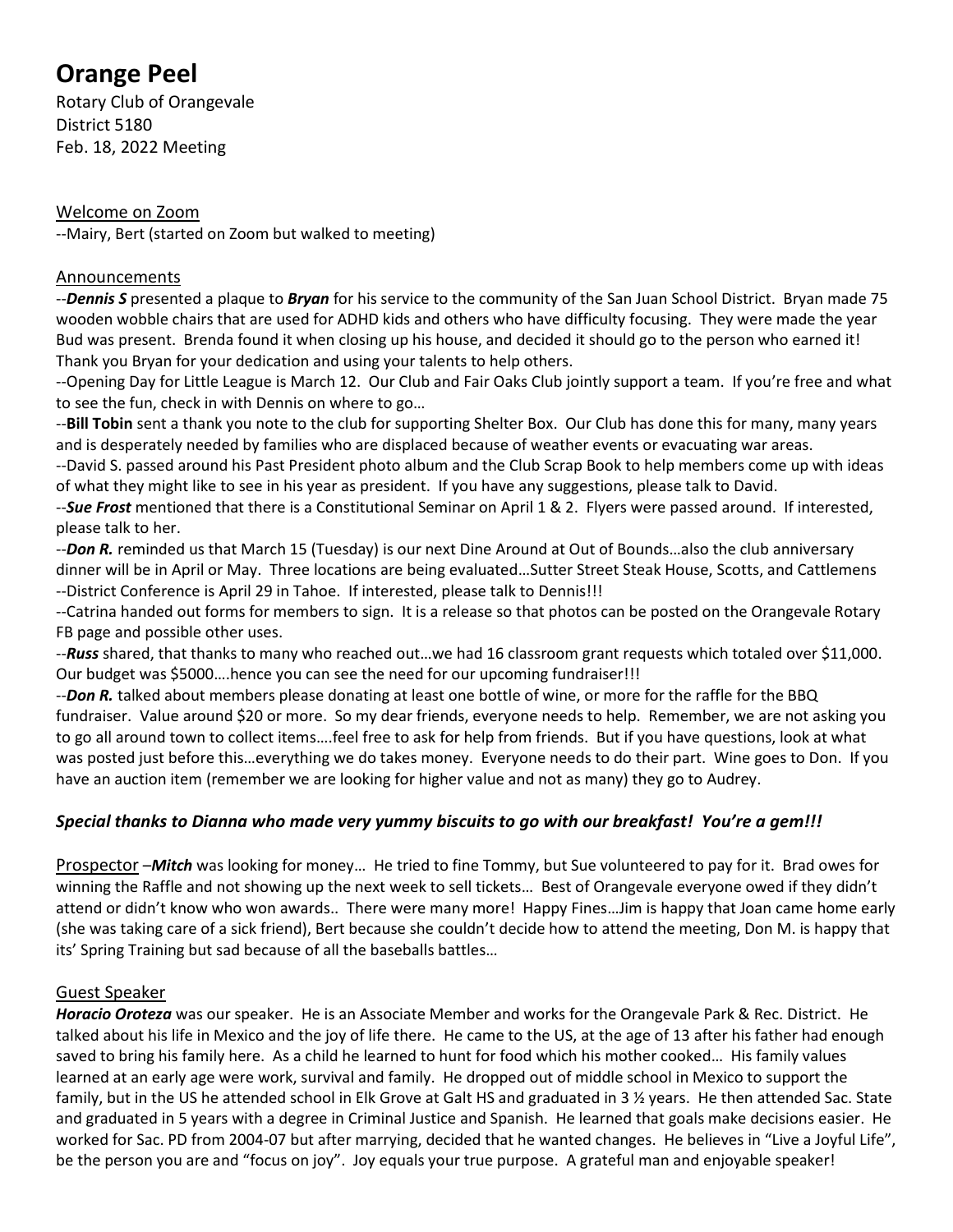### Raffle

With 10 balls and \$??? in the pot, *Joni* missed the orange ball by this…………………………………..much! Sorry…

#### Upcoming Speakers for February

--Feb. 25 – Col. From the National Guard --Mar. 4 – Jim Cassio talking about Friends of Lake Folsom & Natoma --Mar. 11 – Nick Anderson talking about Orangevale Farm --Mar. 18 – Bob Clouse talking about the Orangevale Grange --Mar. 25 – Phil & Donna Horner talking about Family Search

Jobs for Next Week Greeters – *Bryan & Joni* Invocator – *Audrey* Vocational – *Audrey* Raffle Ticket Seller – *Joni* (be there at 6:30am)

Thought for today…regarding peace "Be the peace you seek." –Fil Tribble

Pictures following thanks to *Bob K.*

*I still don't know why it won't start here…………………….grrrrrr……………..*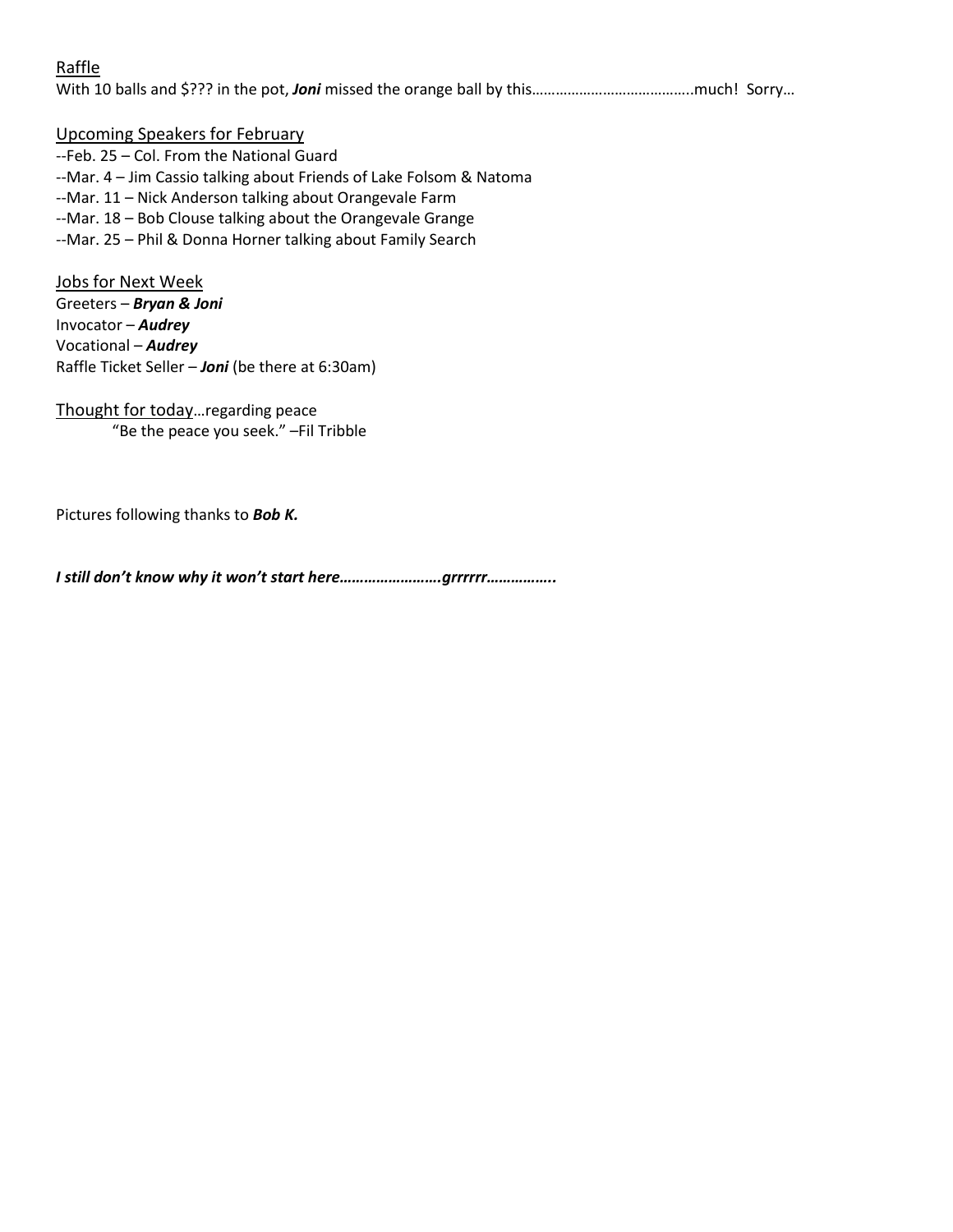